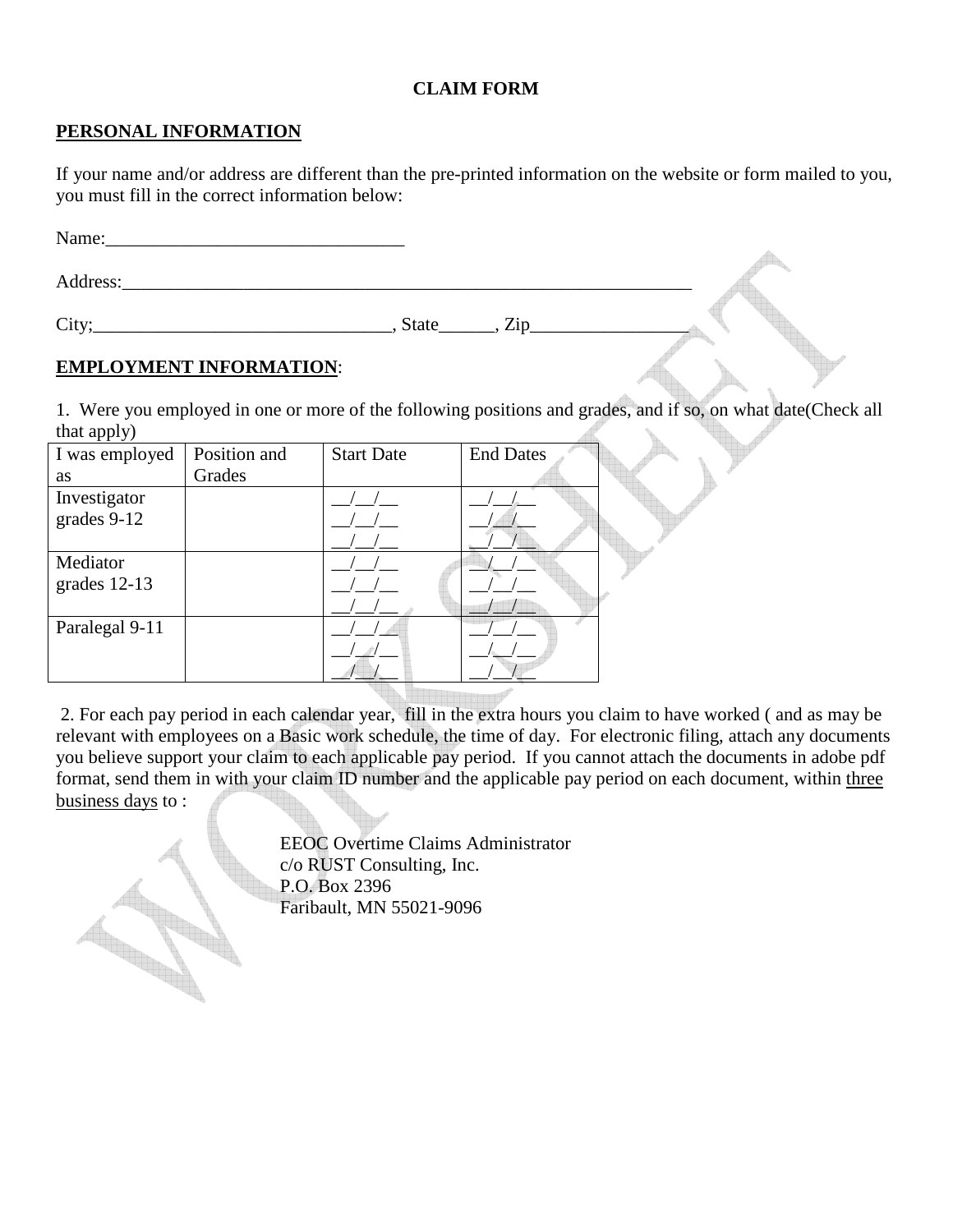## **Description of Work Schedules**:

| $Basic - five$<br>days a week;<br>working the<br>official duty<br>hours of the<br>office | Flexitour - five<br>days a week;<br>fixed working<br>start and stop<br>time different<br>from official<br>duty hours of<br>the office, and<br>selected by the<br>employee | $Gliding$ – five<br>days a week;<br>arrival time<br>selected daily<br>by employee | Compressed<br>$4/10 - 4$ days<br>per week ten<br>hour per day | Compressed<br>5/4/9 | Compressed<br>4/9/4 |  |
|------------------------------------------------------------------------------------------|---------------------------------------------------------------------------------------------------------------------------------------------------------------------------|-----------------------------------------------------------------------------------|---------------------------------------------------------------|---------------------|---------------------|--|
|                                                                                          |                                                                                                                                                                           |                                                                                   |                                                               |                     |                     |  |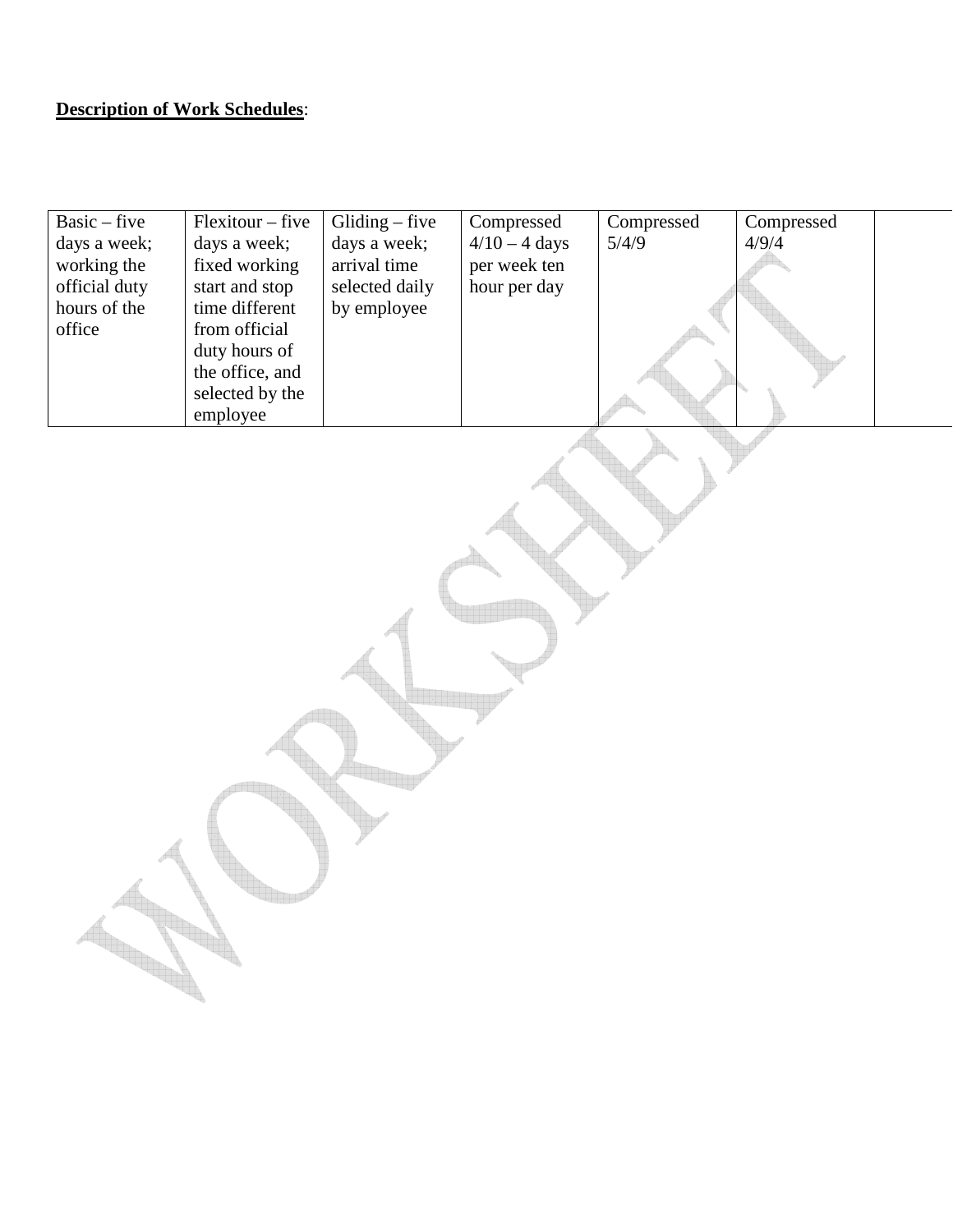| Pay Period   | Hours worked    | Your work        | If on a Basic  | Official hours | Compensatory   | If Yes,        | If yes         | Do you                 |
|--------------|-----------------|------------------|----------------|----------------|----------------|----------------|----------------|------------------------|
| Number/Dates | in excess of    | schedule for the | work           | of the office  | time used      | compensatory   | compensatory   | believe the            |
| (fill in as  | 40( or 80 if on | pay period       | schedule the   | during the     | during the pay | time hours     | time hours     | Agency has             |
| needed)      | a compressed    |                  | time of day    | pay period     | period (Please | received       | used during    | emails which           |
|              | work            |                  | you worked     |                | check one      | during the pay | the pay period | will support           |
|              | schedule) per   |                  | the additional |                | box, yes or    | period         |                | your claim             |
|              | weeek           |                  | hours(fill in) |                | no)            |                |                | (Check yes or          |
|              |                 |                  |                |                |                |                |                | no)                    |
|              | hours           | Basic            |                | a.m to         | Yes            | hours          | hours          | Yes                    |
|              |                 | Flexitour        |                | p.m.           | No             |                |                | $\overline{\text{No}}$ |
|              |                 | _Gliding         |                |                |                |                |                |                        |
|              |                 | Compressed       |                |                |                |                |                |                        |
|              |                 | 4/10             |                |                |                |                |                |                        |
|              |                 | Compressed       |                |                |                |                |                |                        |
|              |                 | 5/4/9            |                |                |                |                |                |                        |
|              |                 | Compressed       |                |                |                |                |                |                        |
|              |                 | 4/9/4            |                |                |                |                |                |                        |
|              | hours           | Basic            |                | a.m to         | Yes            | hours          | hours          | Yes                    |
|              |                 | Flexitour        |                | p.m.           | <b>No</b>      |                |                | No                     |
|              |                 | _Gliding         |                |                |                |                |                |                        |
|              |                 | Compressed       |                |                |                |                |                |                        |
|              |                 | 4/10             |                |                |                |                |                |                        |
|              |                 | Compressed       |                |                |                |                |                |                        |
|              |                 | 5/4/9            |                |                |                |                |                |                        |
|              |                 | Compressed       |                |                |                |                |                |                        |
|              |                 | 4/9/4            |                |                |                |                |                |                        |
|              | hours           | Basic            |                | a.m to         | Yes            | hours          | hours          | Yes                    |
|              |                 | Flexitour        |                | p.m.           | No             |                |                | N <sub>o</sub>         |
|              |                 | <b>Gliding</b>   |                |                |                |                |                |                        |
|              |                 | _Compressed      |                |                |                |                |                |                        |
|              |                 | 4/10             |                |                |                |                |                |                        |
|              |                 | Compressed       |                |                |                |                |                |                        |
|              |                 | 5/4/9            |                |                |                |                |                |                        |
|              |                 | Compressed       |                |                |                |                |                |                        |
|              |                 | 4/9/4            |                |                |                |                |                |                        |
|              | hours           | Basic            |                | a.m to         | Yes            | hours          | hours          | Yes                    |
|              |                 | Flexitour        |                | p.m.           | No             |                |                | No                     |